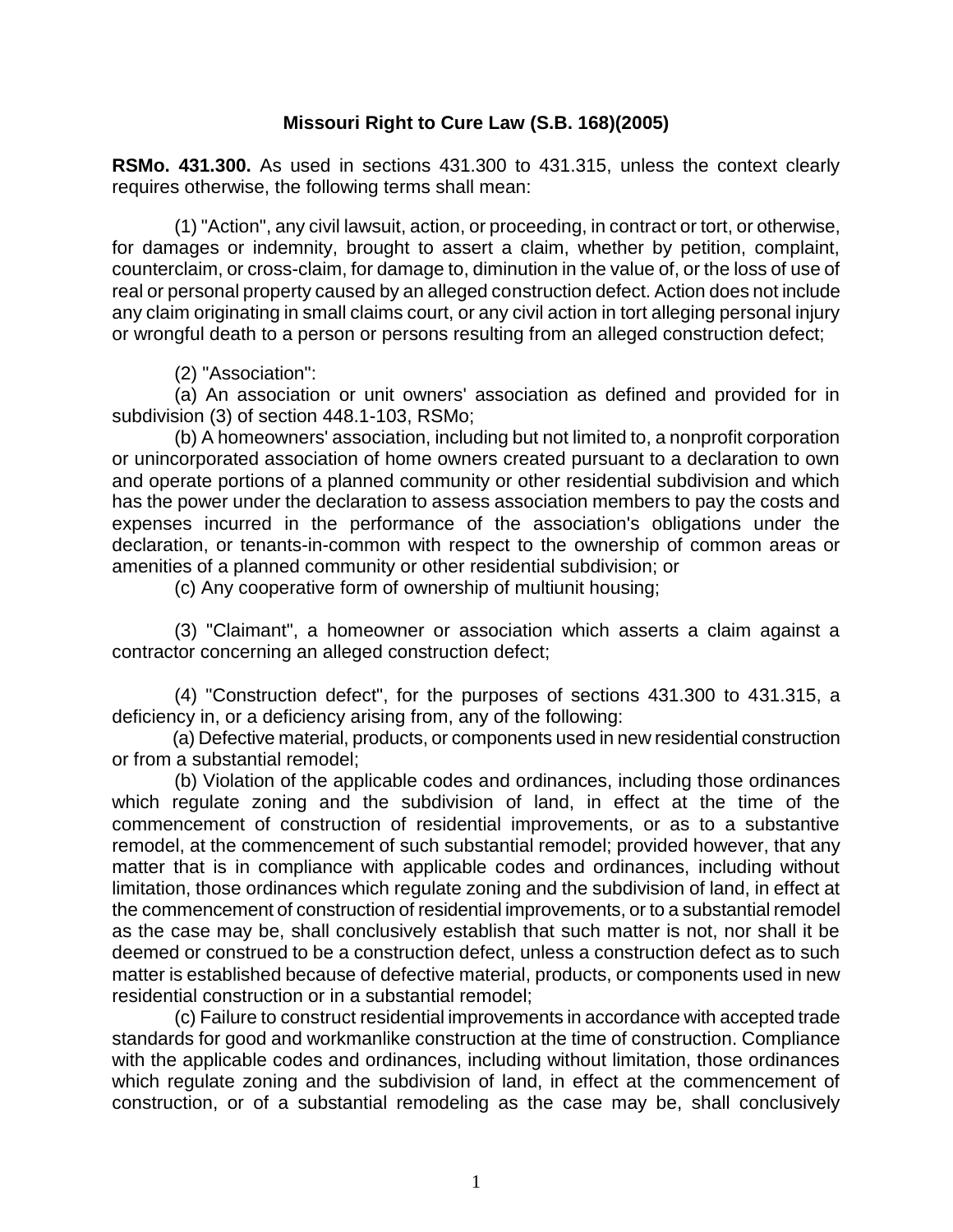establish construction in accordance with accepted trade standards for good and workmanlike construction, with respect to all matters specified in those codes;

 (d) Failure to construct residential improvements in accordance with the agreement between the contractor and the claimant, notwithstanding anything to the contrary in this subdivision;

 (5) "Contractor", any person, company, firm, partnership, corporation, association, or other entity that is engaged in the business of designing, developing, constructing, or substantially remodeling residences;

 (6) "Homeowner", any person, company, firm, partnership, corporation, association, or other entity who contracts with a contractor for the construction, substantial remodel of a residence, or the sale of a residence constructed by such contractor. Homeowner also includes a subsequent purchaser of a residence from any homeowner;

 (7) "Residence", a single-family house, duplex, triplex, quadraplex, or a unit in a multiunit residential structure in which title to each individual unit is transferred to the owner under a condominium or cooperative system, and shall include common areas and common elements as defined in subdivision (4) of section 448.1-103, RSMo. Residence shall include the land and improvements to land under and around the house, unit, or structure. Residence shall not include a manufactured home as defined in section 700.010, RSMo;

 (8) "Serve" or "service", personal service to the person intended to be notified or mailing to the last known address of such person;

 (9) "Substantial remodel", a remodel of a residence, for which the total cost exceeds one-half of the assessed value of the residence for property tax purposes at the time the contract for the remodel work was made.

**RSMo. 431.303.** 1. The contractor shall provide notice to each homeowner upon entering into a contract for sale, construction, or substantial remodel of a residence of the contractor's right to offer to cure construction defects before a claimant may commence action against the contractor pursuant to sections 431.300 to 431.315. Such notice shall be conspicuous and may be included as part of the underlying contract signed by the homeowner. In the sale of a condominium unit, the requirement for delivery of such notice shall be deemed satisfied if contained in a public offering statement in accordance with the laws of this state.

 2. The notice required by this subsection shall provide time frame guidelines to comply with sections 431.300 to 431.315 for both the claimant and contractor and shall be in substantially the following form:

## **SECTIONS 431.300 TO 431.315 OF MISSOURI REVISED STATUTES PROVIDES YOU WITH CERTAIN RIGHTS IF YOU HAVE A DISPUTE WITH A CONTRACTOR REGARDING CONSTRUCTION DEFECTS. EXCEPT FOR CLAIMS FILED IN SMALL**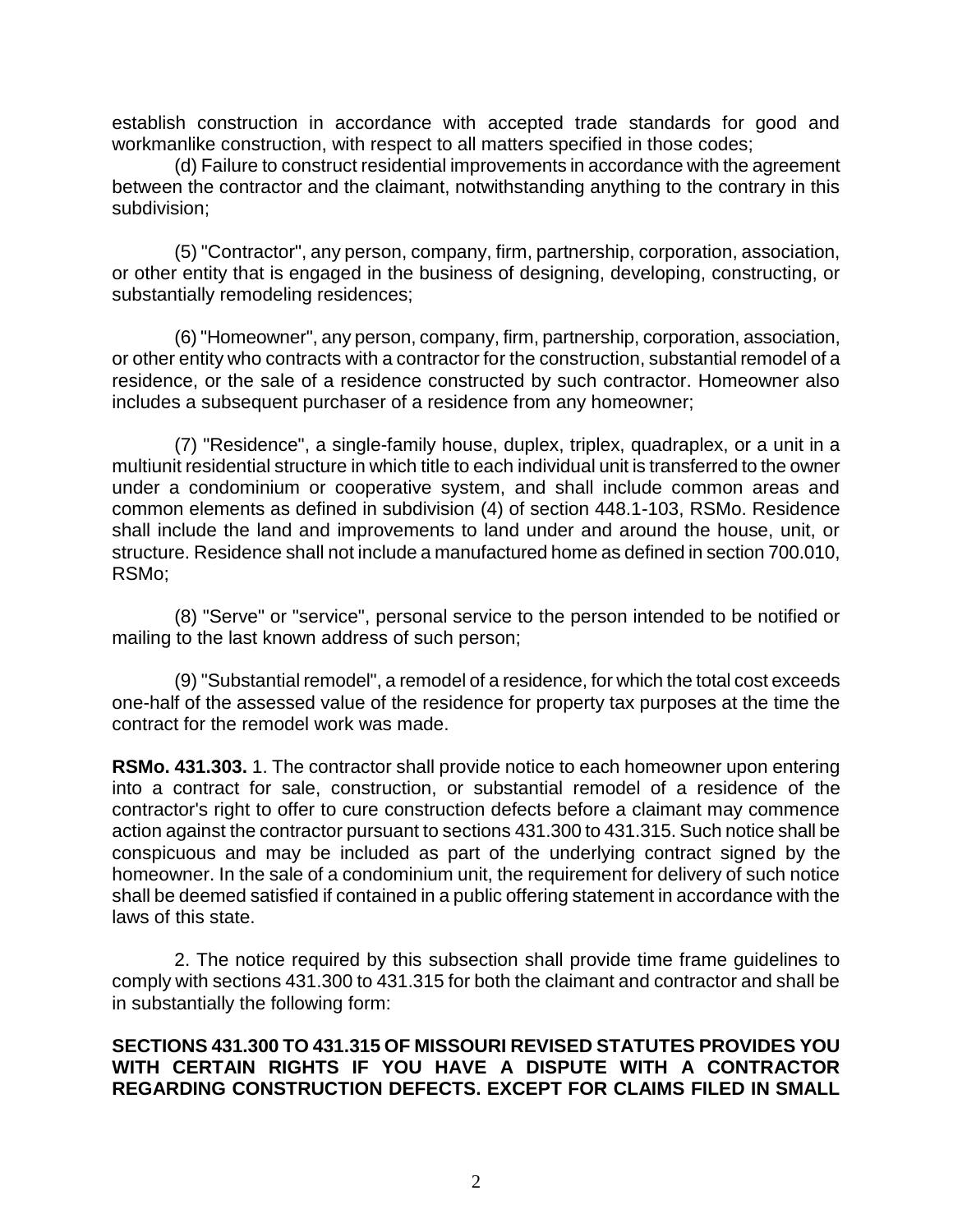**CLAIMS COURT, IF YOU HAVE A DISPUTE WITH A CONTRACTOR, YOU MUST DELIVER TO THE CONTRACTOR A WRITTEN CLAIM OF ANY CONSTRUCTION CONDITIONS YOU ALLEGE ARE DEFECTIVE AND PROVIDE YOUR CONTRACTOR THE OPPORTUNITY TO MAKE AN OFFER TO REPAIR OR PAY FOR THE DEFECTS. YOU ARE NOT OBLIGATED TO ACCEPT ANY OFFER MADE BY THE CONTRACTOR. READ THIS NOTICE CAREFULLY. THERE ARE STRICT DEADLINES AND PROCEDURES UNDER SECTIONS 431.300 TO 431.315 WHICH MUST BE OBEYED IN ORDER TO PRESERVE YOUR ABILITY TO FILE A LAWSUIT. OTHER THAN REPAIRS TO WORK DONE BY THE CONTRACTOR THAT ARE NECESSARY TO PROTECT THE LIFE, HEALTH, OR SAFETY OF PERSONS LIVING IN A RESIDENCE, OR TO AVOID ADDITIONAL SIGNIFICANT AND MATERIAL DAMAGE TO THE RESIDENCE PURSUANT TO SECTION 431.306.10, YOU MAY NOT INCLUDE IN CLAIMS AGAINST YOUR CONTRACTOR THE COSTS OF OTHER REPAIRS YOU PERFORM BEFORE YOU ARE ENTITLED TO FILE A LAWSUIT UNDER SECTIONS 431.300 TO 431.315.**

 3. Nothing in sections 431.300 to 431.315 shall preclude or bar any action if a notice is not given to the claimant as required by this section, and the provisions of sections 431.300 to 431.315 shall not apply to any claim of a claimant against a contractor if such contractor failed to provide the written notice required by this section.

 4. In those lawsuits originally filed by a contractor against a homeowner, if a homeowner files a counterclaim or an affirmative defense in such lawsuit that includes a claim based on a construction defect allegedly caused by the contractor, then the provisions of sections 431.300 to 431.315 shall not apply to said lawsuit, and the homeowner or association claimant will not be required to adhere to sections 431.300 to 431.315 for those claims made pursuant to the lawsuit, provided a claimant shall be required to follow those provisions for any claim not otherwise covered by said lawsuit.

**RSMo. 431.306.** 1. In every action against a contractor arising from construction or substantial remodel of a residence, a claimant shall serve the contractor with a written notice of claim of construction defects. The notice of claim shall state that the claimant asserts a construction defect claim against the contractor and shall describe the claim in reasonable detail sufficient to determine the general nature of the defect as well as any known results of the defect.

 2. Within fourteen days after service of the notice of claim, the contractor shall serve a written response on the claimant which shall:

 (1) Propose to inspect the residence that is the subject of the claim and to complete the inspection within a specified time frame. The proposal shall include the statement that the contractor shall, based on the inspection, thereafter offer to remedy the defect within a specified time frame, compromise by payment, or dispute the claim; or

(2) Offer to remedy the claim without an inspection within a specified time frame; or

 (3) Offer to remedy part of the claim without inspection and compromise and settle the remainder of the claim by monetary payment within a specified time frame; or

 (4) Offer to compromise and settle all of a claim without inspection. A contractor's offer pursuant to this subdivision to compromise and settle a claimant's or association's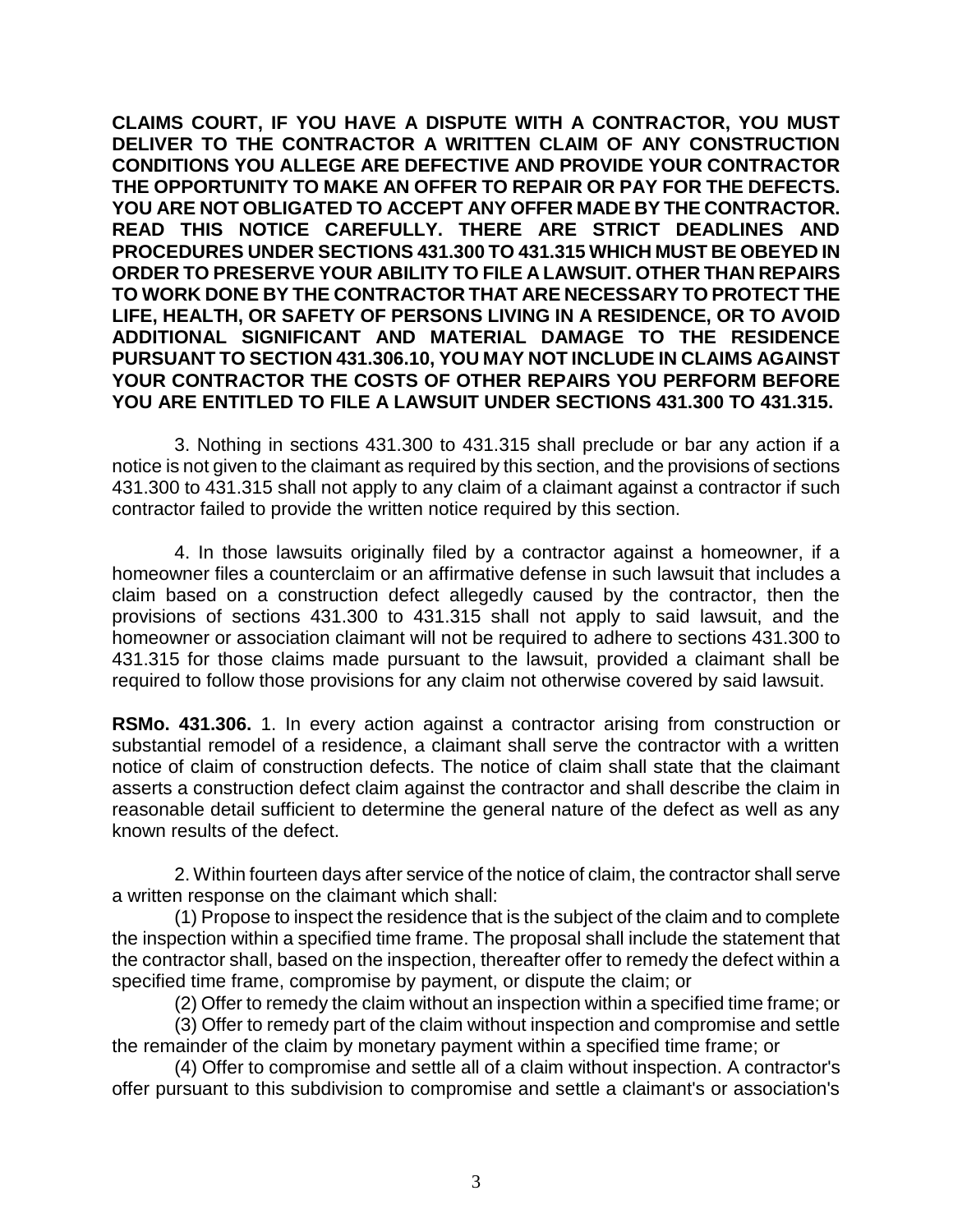claim may include, but is not limited to, an express offer to purchase the claimant's residence that is the subject of the claim; or

 (5) State that the contractor disputes the claim and will neither remedy the construction defect nor compromise and settle the claim.

 3. (1) If the contractor disputes the claim pursuant to subdivision (5) of subsection 2 of this section or does not respond to the claimant's notice of claim within the time stated in subsection 2 of this section, the claimant may bring an action against the contractor for the defect described in the notice of claim without further notice.

 (2) If the claimant rejects the inspection proposal or the settlement offer made by the contractor pursuant to subsection 2 of this section, the claimant shall serve written notice of the claimant's rejection on the contractor. The notice shall include the basis for claimant's rejection. After service of the rejection, the claimant and contractor may attempt to resolve the claim through mediation in accordance with section 431.312. If the claim is not resolved through mediation, the claimant may bring an action against the contractor for the construction defect claim without further notice described in the notice of claim. If the contractor has not received from the claimant within thirty days after the claimant's receipt of the contractor's response either an acceptance or rejection of the inspection proposal or settlement offer, the contractor may at any time thereafter terminate the proposal or offer by serving written notice to the claimant. If the contractor so terminates the proposal, the claimant may thereafter bring an action against the contractor for the defect described in the notice of claim without further notice.

 (3) If the claimant elects to accept the offer of the contractor to remedy the claim without an inspection pursuant to subdivision (2) of subsection 2 of this section, or if the claimant elects to accept the offer of the contractor to remedy part of the claim without inspection and compromise and settle the remainder of the claim by monetary payment pursuant to subdivision (3) of subsection 2 of this section, the claimant shall provide the contractor and its contractors or other agents reasonable access to the claimant's residence during normal working hours to perform and complete the construction or work in accordance with the timetable stated in the offer. Any dispute relating to performance of the remedial construction or work by the contractor may be resolved by mediation in accordance with section 431.312. If the dispute is not resolved by mediation, the claimant may bring an action against the contractor for the defect described in the notice of claim.

 4. (1) If the claimant elects to allow the contractor to inspect in accordance with the contractor's proposal pursuant to subdivision (1) of subsection 2 of this section, within fourteen days after the date of the claimant's election to allow an inspection is communicated to the contractor, the claimant and contractor shall agree on a time and date for the inspection, and such inspection shall occur within fourteen days from the date of the communication of such election for an inspection unless the claimant and contractor agree to a later date. The claimant shall provide the contractor and its subcontractors, suppliers, or other agents reasonable access to the claimant's residence during normal working hours to inspect the premises and the claimed defect. The contractor shall perform the inspection at its own cost. If destructive testing is necessary, the contractor shall repair all damage caused by the testing.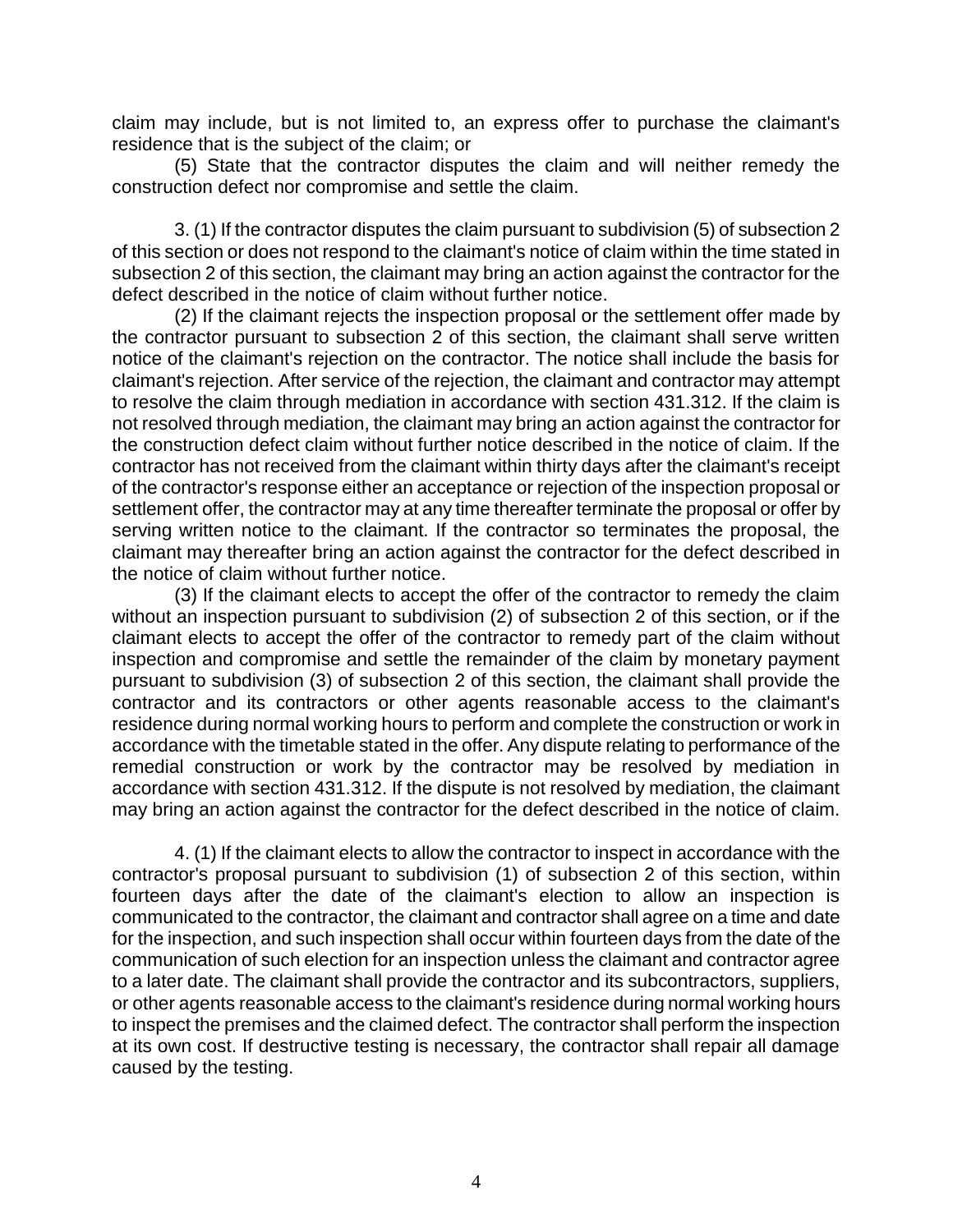(2) Within fourteen days following completion of the inspection, the contractor shall serve a report of the scope of the inspection and the findings and results of the inspection on the claimant, and either:

 (a) A written offer to remedy all of the claim at no cost to the claimant, including a description of the construction or work necessary to remedy the defect described in the claim, and a timetable for the completion of such construction or work; or

 (b) A written offer to remedy part of the claim, and compromise and settle the remainder of the claim by monetary payment, within a specified time frame; or

 (c) A written offer to compromise and settle all of the claim by monetary payment pursuant to subdivision (4) of subsection 2 of this section; or

 (d) A written statement that the contractor will not proceed further to remedy the defect.

 (3) If the contractor does not proceed further to remedy the construction defect within the stated timetable, or if the contractor fails to comply with the provisions of subdivision (2) of this subsection, the claimant may bring an action against the contractor for the defect described in the notice of claim without further notice.

 (4) If the claimant rejects the offer made by the contractor pursuant to paragraph (a), (b), or (c) of subdivision (2) of this subsection to either remedy the construction defect or remedy part of the claim and make a monetary settlement as to the remainder of the claim or to compromise and settle the claim by monetary payment, the claimant shall serve written notice of the claimant's rejection and the reasons for the rejection on the contractor. After service of the rejection notice, the claimant and contractor may attempt to resolve the dispute through mediation in accordance with section 431.312. If the dispute is not resolved through mediation, the claimant may bring an action against the contractor for the defect described in the notice of claim. If the contractor has not received from the claimant within thirty days after the claimant's receipt of the contractor's response either an acceptance or rejection of the offer made pursuant to paragraph (a), (b), or (c) of subdivision (2) of this subsection, the contractor may at any time thereafter terminate the offer by serving written notice to the claimant. If the contractor so terminates its offer, the claimant may bring an action against the contractor for the claim described in the notice of claim without further notice.

 5. (1) Any claimant accepting the offer of a contractor to remedy all or part of the construction defect pursuant to paragraph (a) or (b) of subdivision (2) of subsection 4 of this section shall do so by serving the contractor with a written notice of acceptance within a reasonable time period after receipt of the offer, and no later than thirty days after receipt of the offer. The claimant shall provide the contractor and its subcontractors or other agents reasonable access to the claimant's residence during normal working hours to perform and complete the construction or work by the timetable stated in the offer. Any dispute relating to performance of the remedial construction or work by the contractor may be resolved by mediation in accordance with section 431.312. If the dispute is not resolved by mediation, the claimant may bring an action against the contractor for the defect described in the notice of claim.

 (2) The claimant and contractor may, by mutual written agreement, alter the extent of construction or the timetable for completion of construction stated in the offer, including, but not limited to, repair of additional defects.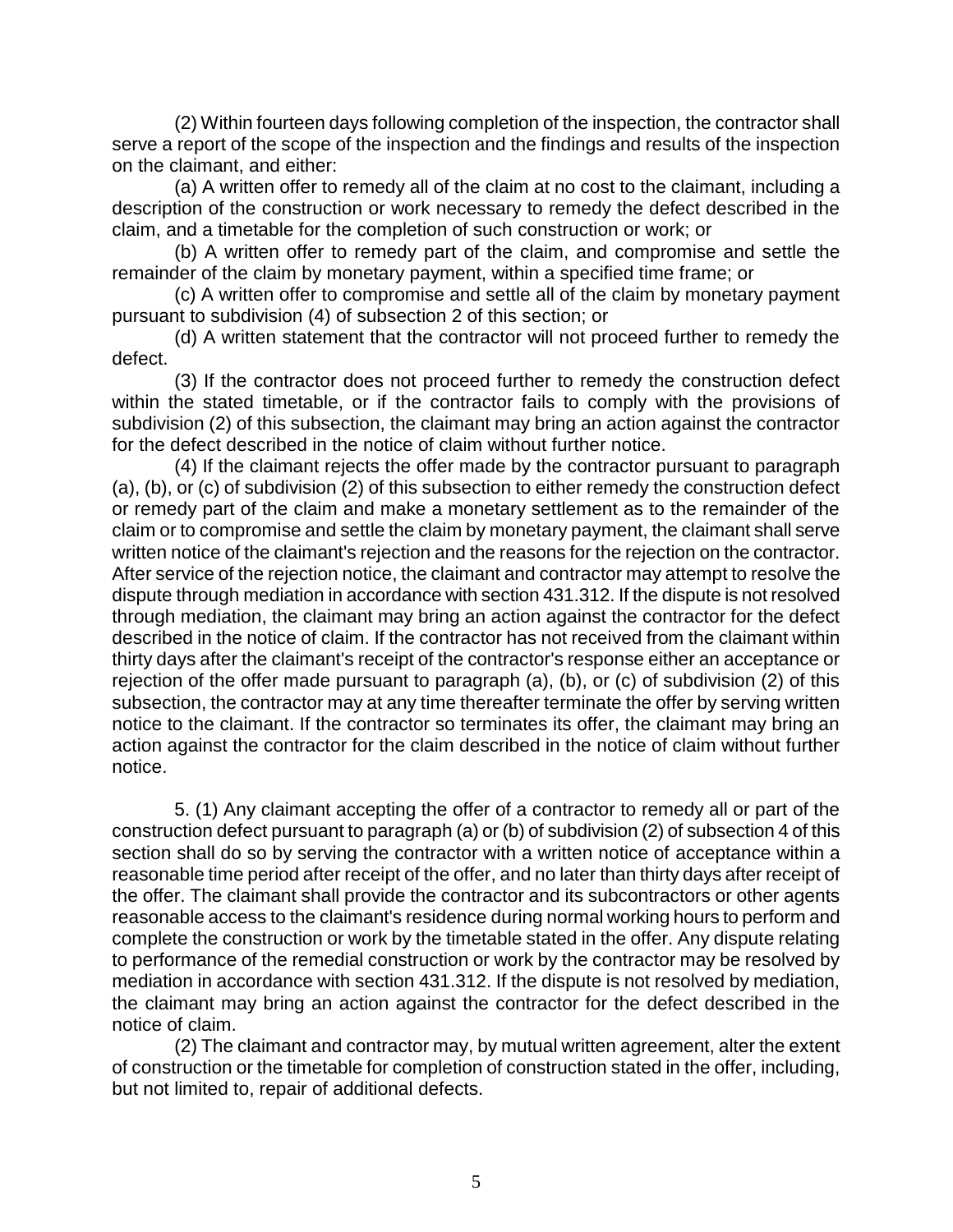6. Any action commenced by a claimant prior to compliance with the requirements of this section shall, upon motion by a party to the action, be subject to dismissal without prejudice, and shall not be recommenced until the claimant has complied with the requirements of this section if the court finds the claimant knowingly violated the sections of said act.

 7. The claimant may amend the notice of claim to include construction defects discovered after the service of the original notice of claim and shall otherwise comply with the requirements of this section for the additional claims. Claims for defects discovered after the commencement or recommencement of an action may be added to such action only after providing notice to the contractor of the defect and allowing for response under subsection 2 of this section.

 8. If, during the pendency of the notice, inspection, offer, acceptance, or repair process, an applicable limitations period would otherwise expire, the claimant may file an action against the contractor, but such action shall be immediately abated pending completion of the notice of claim process described in this section. This subsection shall not be construed either to revive a statute of limitations period that has expired prior to the date on which a claimant's written notice of claim is served or extend any applicable statute of repose.

 9. A written notice of claim and any written response by a contractor shall be treated as a settlement offer and shall not be admissible in an action related to a construction defect asserted therein, except as otherwise permitted by law. A written notice of claim and any written response by a contractor shall not be admissible as a prior inconsistent statement.

 10. In the event that immediate action must be taken by a claimant to prevent imminent injury to persons because of alleged construction defects, including defective garage doors, that threaten the life or safety of persons, or alleged construction defects, including defective garage doors, that if not addressed will result in significant and material additional damage to the residence, the homeowner or another person designated by the homeowner including the contractor may undertake reasonable repairs necessary to mitigate the emergency situation. Claimants may thereafter include the cost of such repairs in the written notice of claim of construction defects provided for in subsection 1 of this section. Provided, however, that other than the undertaking of immediate repairs to remedy an emergency situation, any repairs to construction defects undertaken by homeowners shall not be included in claims initiated under subsection 1 of this section, and shall not be the subject of an action.

 11. Any mediation shall take place in the county where the claimant resides or in a mutually agreed to location.

**RSMo. 431.309.** 1. If an association's governing board rejects a written settlement offer from the contractor and has satisfied applicable provisions of section 431.306, and upon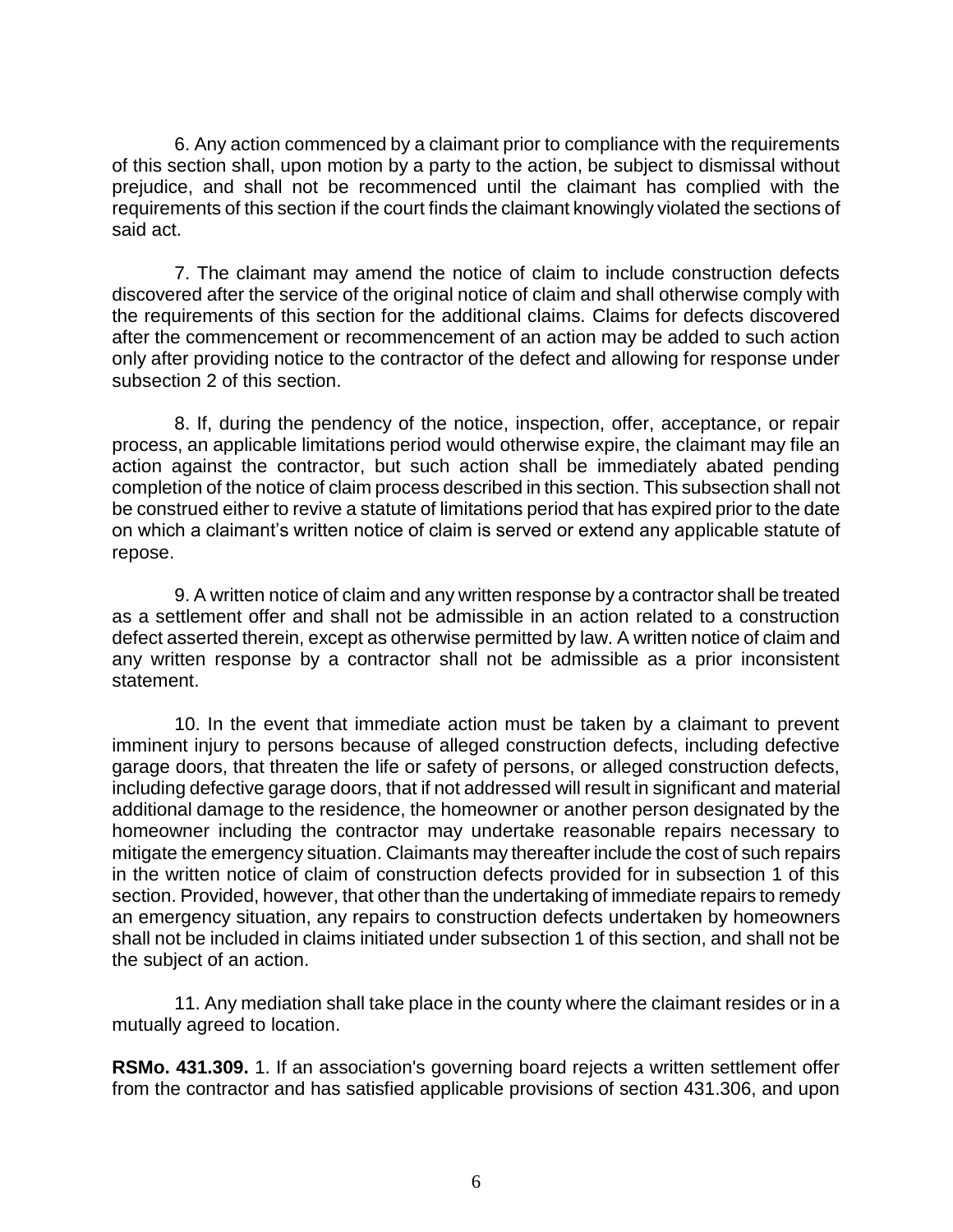written request by the contractor as part of said offer that the association hold a meeting of the members, the provisions of this section shall apply prior to the association filing an action alleging construction defects in the common areas and common elements.

 2. The board shall hold a meeting open to each member of the association. The meeting shall be held no less than fifteen days before the association commences an action against the contractor.

 3. No less than fifteen days before this meeting is held, a written notice shall be sent to each member of the association specifying all of the following:

 (1) That a meeting will take place to discuss construction defects that may lead to the filing of an action, and the date, time, and place of the meeting;

 (2) The options that are available to address the construction defects, including the filing of an action and a statement of the various alternatives that are reasonably foreseeable by the association to pay for those options and whether these payments are expected to be made from the use of reserve account funds or the imposition of regular or special assessments, or emergency assessment increases;

 (3) The complete text of any written final settlement offer from the contractor and a concise explanation of the contractor's specific reasons for the terms of the offer.

 4. The discussions at the meeting and the contents of the notice and the items required to be specified in the notice under subsection 3 of this section are privileged communications and are not admissible in evidence in any action, unless the association consents to their admission.

 5. No more than one request to meet and discuss a written settlement offer under this section may be made by the contractor.

**RSMo. 431.312.** 1. At any time, either a claimant or contractor may offer to resolve a claim against a contractor through mediation. Mediation pursuant to this section shall be nonbinding and independently administered. The contractor and claimant shall mutually agree upon a qualified independent and neutral mediator and shall equally share the cost of the mediator. If the parties agree upon a mediator, then the mediation shall take place within a reasonable time period, but in no event later than forty-five days after service of a request for mediation by a claimant upon a contractor or a request by a contractor upon a claimant. A contractor who receives a request for mediation from a claimant shall serve a response in writing within fourteen days and may include within the response the name of a proposed mediator and mediation date. A claimant who receives a request for mediation from a contractor shall serve a response in writing within fourteen days and may include within the response the name of a proposed mediator and mediation date.

 2. The contractor or claimant may include in the mediation any person or entity reasonably necessary for resolution of the claim asserted. This subsection shall not be construed to mandate attendance at a mediation by a person or entity other than the contractor or claimant served with a notice of claim.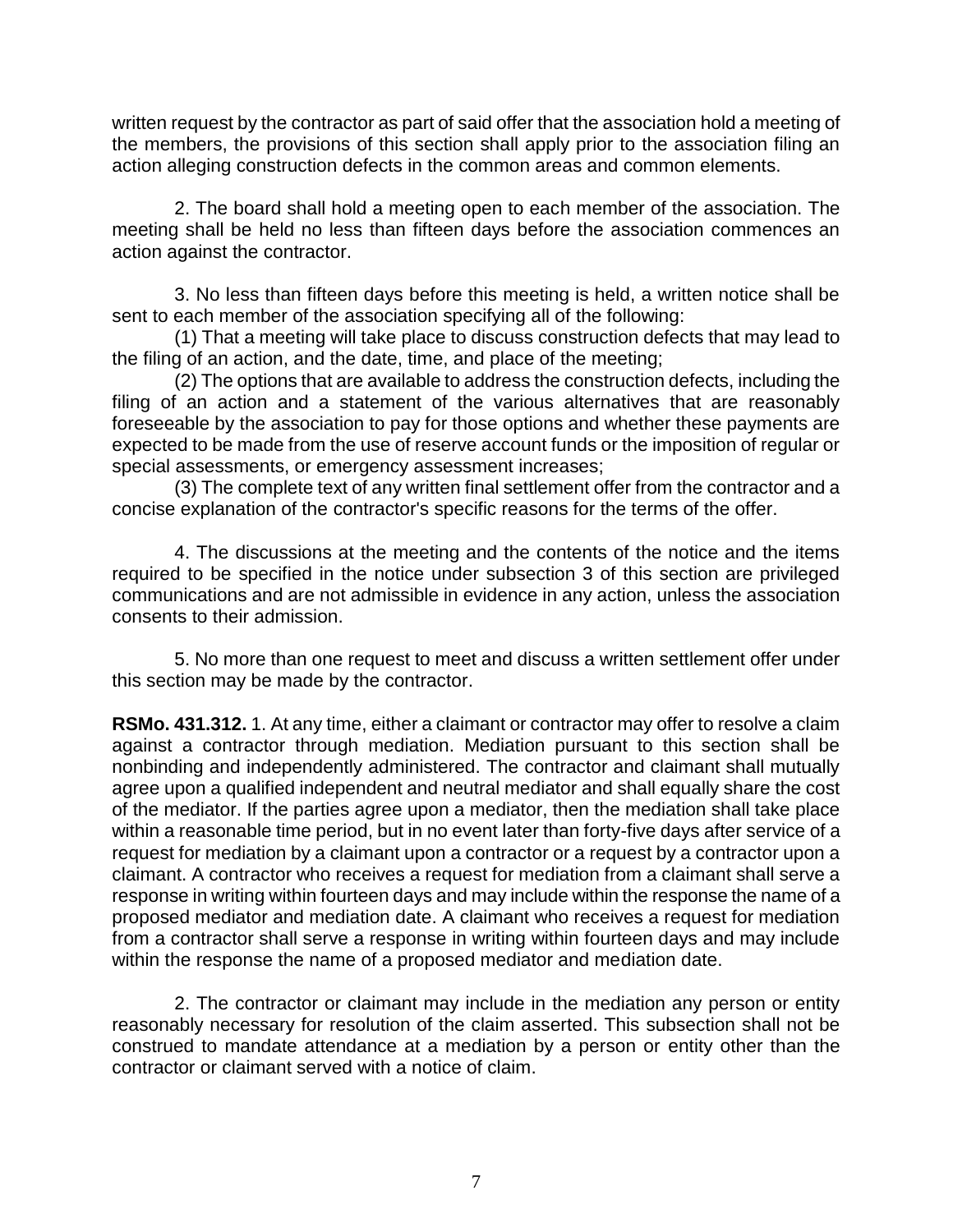3. If all the parties to a dispute agree in writing to submit their dispute to any forum for arbitration, conciliation, or mediation, then no person who serves as arbitrator, conciliator or mediator, nor any agent or employee of that person, shall be subpoenaed or otherwise compelled to disclose any matter disclosed in the process of setting up or conducting the arbitration, conciliation, or mediation.

 4. Arbitration, conciliation, and mediation proceedings shall be regarded as settlement negotiations and the confidentiality of such proceeding shall be as set forth in supreme court rule 17.

 5. Notwithstanding any provisions of law or the agreements of the parties to the contrary, the resolution of the dispute by the parties through mediation or otherwise shall not operate to release any claim of the claimant except the claim described in the notice of defect, and shall not operate to release the claim described in the notice of defect until the agreed upon remedy has been accomplished.

**RSMo. 431.315.** 1. Nothing in sections 431.300 to 431.315 shall be construed to create a theory or cause of action upon which liability may be based or to limit any causes of action or remedies otherwise available to a homeowner or contractor pursuant to law after giving effect to the provisions of sections 431.300 to 431.315, nor to hinder or otherwise affect the employment, agency, or contractual relationship between homeowners and contractors during the process of construction or remodeling, and does not preclude the termination of those relationships as allowed under current law. Nothing in sections 431.300 to 431.315 shall negate or otherwise restrict a contractor's right to access or inspection provided by law, covenant, easement, or contract.

 2. Nothing in sections 431.300 to 431.315 shall be construed to prevent contracts between contractors and homeowners from specifying that disputes shall be resolved by binding arbitration pursuant to chapter 435, RSMo. In contracts between contractors and homeowners that specify binding arbitration as the means of dispute resolution, sections 431.300 to 431.315 shall not be applicable; provided, in those contracts between contractors and homeowners that specify binding arbitration as the means of dispute resolution, the contractor shall provide notice, pursuant to section 435.460, that disputes may be resolved by binding arbitration and sections 431.300 to 431.315 are not applicable to such transactions.

 3. The provisions of sections 431.300 to 431.315 shall not apply to an action brought by an insurer, subrogated to the rights of a claimant, if payment was made by the insurer pursuant to a claim under an insurance policy.

 Section 1. If any provision of sections 431.300 to 431.315, RSMo, is found by a court of competent jurisdiction to be invalid or unconstitutional it is the stated intent of the general assembly that the general assembly would have approved the remaining portions of sections 431.300 to 431.315, RSMo, and the remaining portions of sections 431.300 to 431.315, RSMo, shall remain in full force and effect.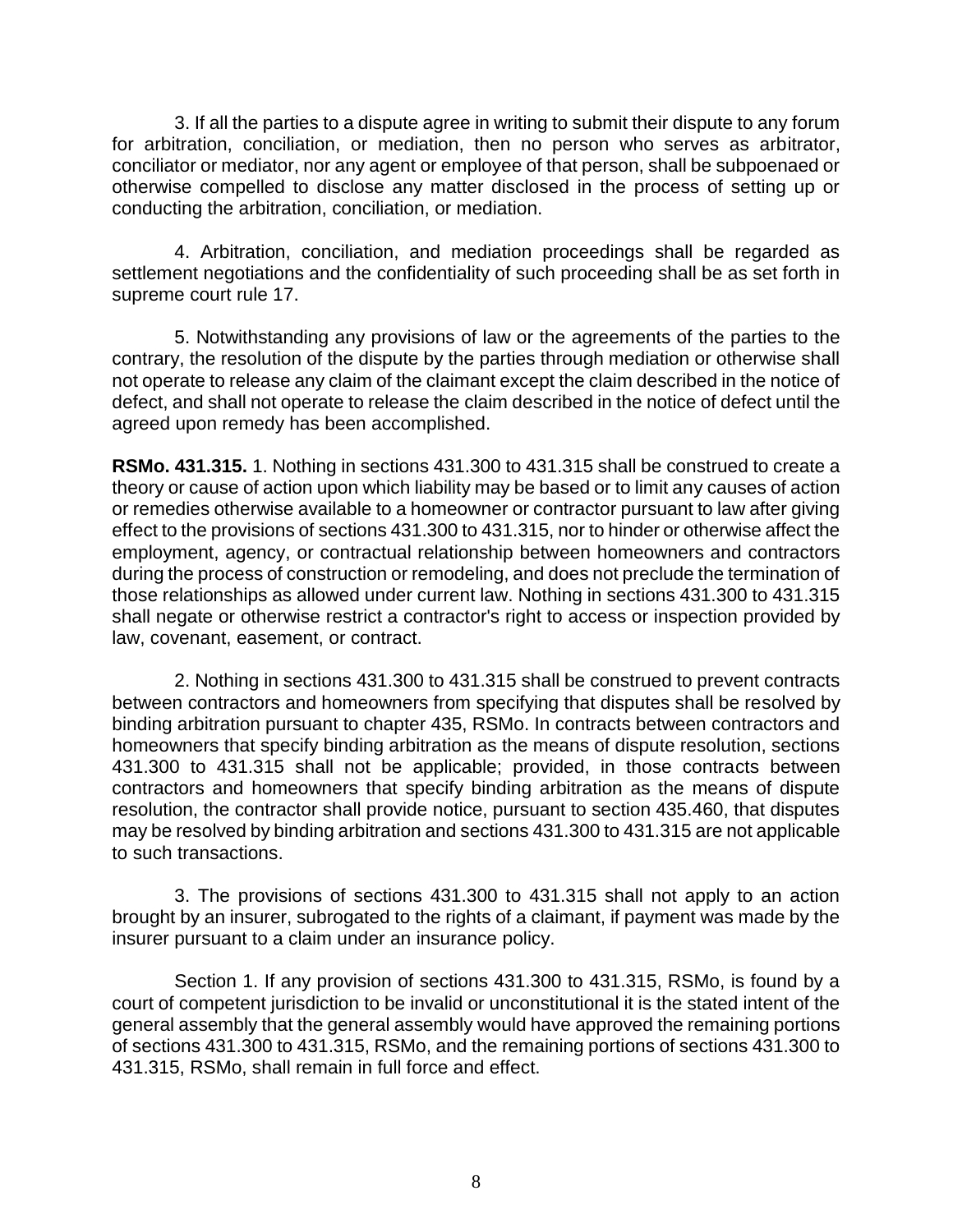## **Kansas Statutes Chapter 60. Article 47. CONSTRUCTION DEFECTS (2003)**

**60-4701. Definitions.** As used in this act:

(a) "Action" means any civil action or arbitration proceeding between a claimant and a contractor for damages or indemnity asserting a claim for injury or loss to a dwelling or personal property caused by an alleged defect arising out of or related to the construction or a remodel of a dwelling.

(b) "Association" means a non-profit homeowners organization as defined in K.S.A. 60-3611, and amendments thereto.

(c) "Claimant" means a homeowner, including a subsequent purchaser, or association who asserts a claim against a contractor concerning a defect in the construction or in the remodel of a dwelling.

(d) "Construction defect" or "defect" means a deficiency in, or a deficiency arising out of the specifications, planning, supervision or construction of residential improvements that results from any of the following:

(1) Defective material, products or components used in the construction of residential improvements.

(2) Violation of the applicable codes in effect at the time of construction of residential improvements.

(3) Failure to construct residential improvements in accordance with accepted trade standards for good and workmanlike construction at the time of construction.

(e) "Contractor" means any person, firm, partnership, corporation, association or other organization that is engaged in the business of constructing dwellings.

(f) "Dwelling" means a single-family house, duplex or multifamily unit designed for residential use in which title to each individual unit is transferred to the owner under a condominium or cooperative system and shall include common areas and improvements that are owned or maintained by an association or by members of an association. A dwelling includes the systems and other components and improvements that are part of a single or multifamily unit at the time of construction. For the purposes of this act "dwelling" does not mean manufactured home as defined in K.S.A. 58-4202, and amendments thereto.

(g) "Serve" or "service" means personal service or delivery by certified mail, return receipt requested, to the last known address of the addressee.

(h) "Subcontractor" means a contractor who performs work on behalf of a contractor in the construction of a dwelling.

**History:** L. 2003, ch. 74, § 1; July 1.

**60-4702. Filing of action; notice requirements.** (a) If a claimant files an action against a contractor without service of notice under this act, the action shall be dismissed without prejudice upon motion of the contractor filed within 60 days of service of process. An action against a contractor cannot be refiled until the parties have complied with the provisions of this act. A dismissal pursuant to this subsection shall not count as a dismissal for purposes of subsection (a)(1) of K.S.A. 60-241, and amendments thereto.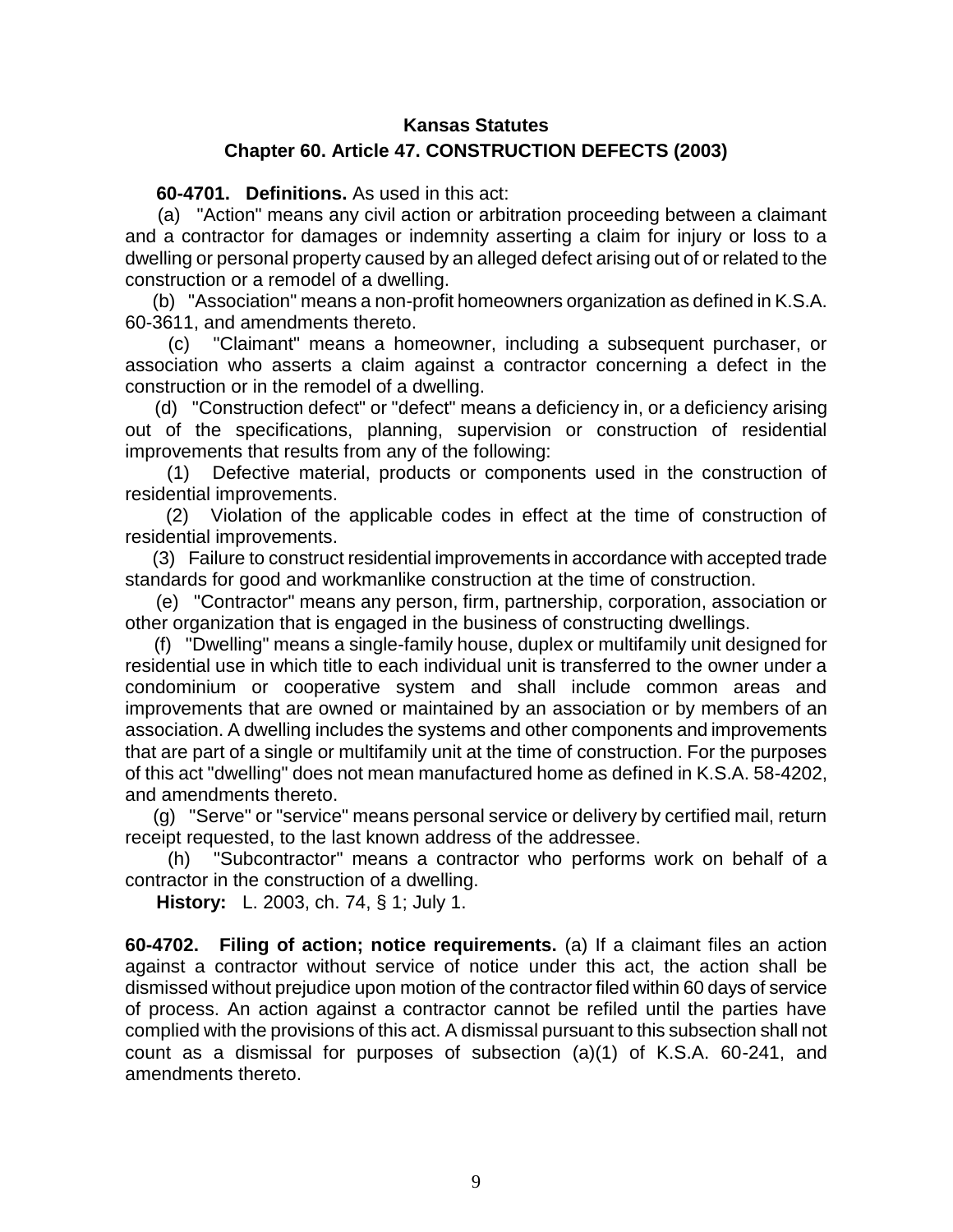(b) If the statute of limitations would expire during the time period necessary to allow the parties to comply with the provisions of this act, the statute of limitations shall be tolled if the claimant gives notice of the claim to the contractor within 90 days of entry of the order of dismissal of the action without prejudice pursuant to subsection (a).

(c) If the statute of limitations would expire during the time period necessary to allow the parties to comply with the provisions of this act, the claimant's notice of claim shall serve to toll the statute of limitations for 180 days after the latest of the following three dates: (1) The date the claimant personally serves or mails the notice of claim; (2) the date agreed upon for the contractor to make payment under subsection (c)(3) or (g)(2) of K.S.A. 2004 Supp. 60-4704, and amendments thereto; or (3) the date agreed upon for the contractor to completely remedy the construction defect under subsection  $(c)(2)$  or  $(g)(1)$  of K.S.A. 2004 Supp. 60-4704, and amendments thereto.

(d) Nothing in this section shall be interpreted to shorten the statute of limitations under K.S.A. 60-501 *et seq.*, and amendments thereto, otherwise applicable to a claimant's action against a contractor.

**History:** L. 2003, ch. 74, § 2; July 1.

**60-4703. Application of act.** (a) Nothing in this act shall apply to actions arising out of claims for personal injury or death or where the defect or damage to the dwelling is so substantial that it is not habitable.

(b) This act shall not supersede express warranty, implied warranty or other provisions of a contract between the contractor and the claimant.

**History:** L. 2003, ch. 74, § 3; July 1.

**60-4704. Initial notice of claim; service; response; inspection proposal; settlement offer; offer to remedy; acceptance or rejection of offer; failure to respond.** (a) Before the filing of an action brought against a contractor arising out of the construction of a dwelling, the claimant shall serve written initial notice of claim on the contractor. The initial notice of claim shall state that the claimant asserts a construction defect claim and the notice of claim shall describe the claim or claims in detail sufficient to determine the general nature of any alleged construction defects.

(b) Within 15 days after service of the notice of claim, the contractor shall serve a copy of the notice to each subcontractor who may be responsible for a defect specified in the notice and include with the notice the specific defect for which the contractor believes the subcontractor may be responsible.

(c) Within 30 days after service of the notice of claim by claimant, each contractor that has received such notice shall serve a written response on the claimant. The written response shall:

(1) Propose to inspect the dwelling that is the subject of the claim;

(2) offer to remedy the alleged construction defect at no cost to the claimant including a description of the additional construction necessary to remedy the defect, a specification of the date when the contractor proposes to commence the work and the date the work will be completed;

offer to compromise and settle the claim by monetary payment without inspection including a specification of the amount of the payment and the date the payment will be made; or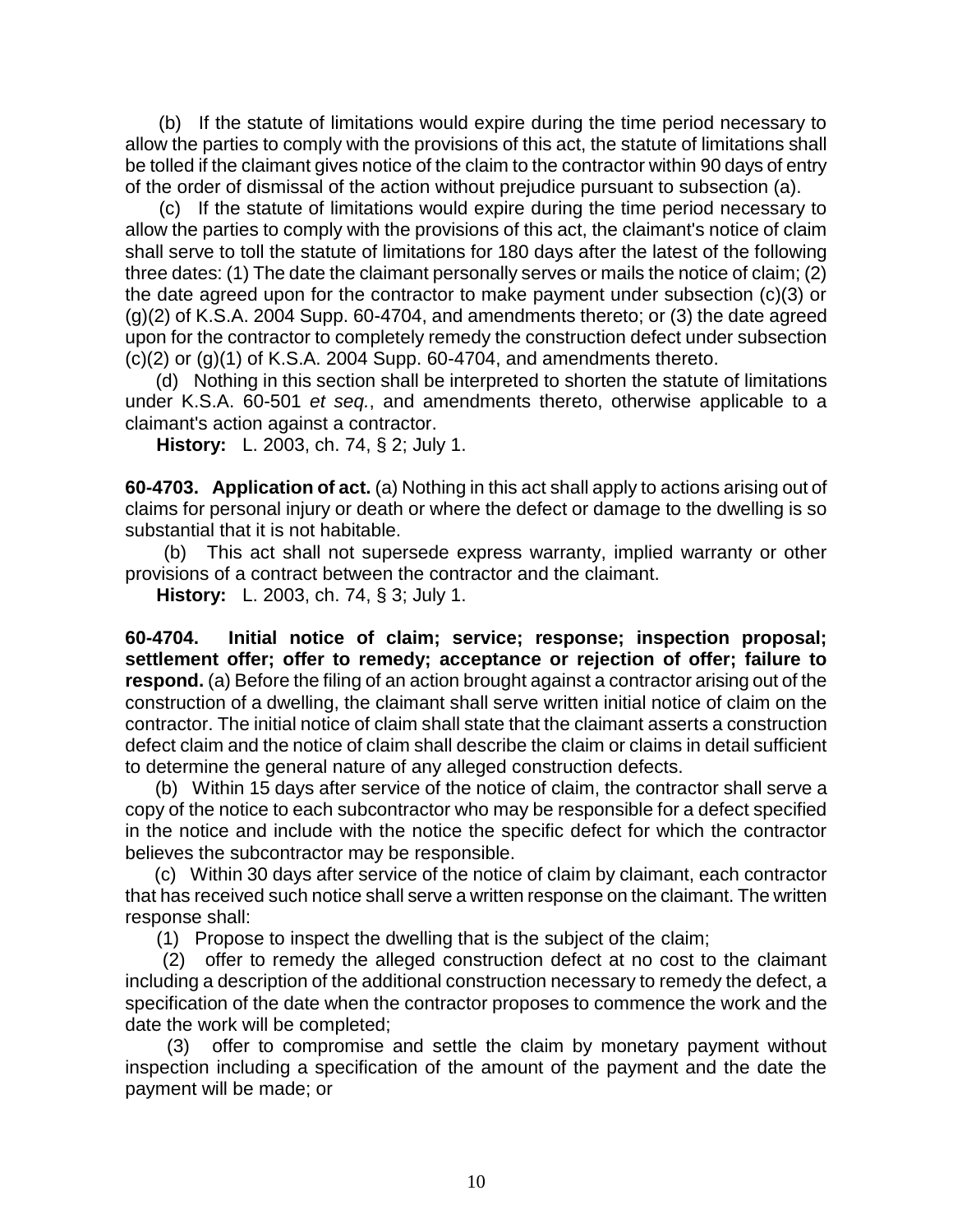(4) state that the contractor disputes the claim and will neither remedy the alleged construction defect nor compromise and settle the claim.

(d) If the contractor refuses service under subsection (a), disputes the claim pursuant to subsection (c)(4), does not respond to the claimant's notice of claim within the time stated in subsection (c), does not commence or complete the work on the alleged construction defect on the date specified in subsection (c)(2) or does not make the payment in the time specified in subsection (c)(3), the claimant may bring an action against the contractor without further notice.

(e) If the claimant rejects the inspection proposal or the settlement offer made by the contractor pursuant to subsection (c), the claimant shall serve written notice of the claimant's rejection on the contractor. After service of the rejection, the claimant may bring an action against the contractor without further notice. The claimant may alternatively elect an arbitration process pursuant to K.S.A. 5-201 *et. seq.*, and amendments thereto. Failure to give the notice required by this subsection shall not require the dismissal of the action under subsection (a) of K.S.A. 2004 Supp. 60-4702, and amendments thereto.

(f) If the claimant elects to allow the contractor to inspect the dwelling in accordance with the contractor's proposal pursuant to subsection (c)(1) the claimant shall notify the contractor and shall provide the contractor and its agents access to the claimant's dwelling during normal working hours to inspect the premises and the claimed defect to determine the nature and cause of the alleged defects and the nature and extent of any repairs or replacements necessary to repair the alleged defects. Such inspection shall occur within 30 days of the claimant's notification to the contractor under this section.

(g) Within 30 days following completion of the inspection, the contractor shall serve on the claimant a written:

(1) Offer to remedy the construction defect at no cost to the claimant, including a report of the scope of the inspection, the findings and results of the inspection, a description of the additional construction necessary to remedy the defect, a specification of the date when the contractor proposes to commence the work and the date the work will be completed;

(2) offer to compromise and settle the claim by monetary payment including a specification of the amount of the payment and the date the payment will be made; or

(3) statement that the contractor will not proceed further to remedy the defect.

(h) If a claimant accepts a contractor's offer made pursuant to subsection  $(g)(1)$  or (g)(2) and the contractor does not proceed to remedy the construction defect or make the monetary payment within the agreed timetable, the claimant may bring an action against the contractor without further notice.

(i) If the contractor does not respond within the time period specified by subsection (g) or a claimant receives a written statement that the contractor will not proceed further to remedy the defect, the claimant may bring an action against the contractor without further notice.

(j) If the claimant rejects the offer made by the contractor to either remedy the construction defect or to make the monetary payment, the claimant shall serve written notice of the claimant's rejection on the contractor. After service of the rejection the claimant may bring an action against contractor without further notice.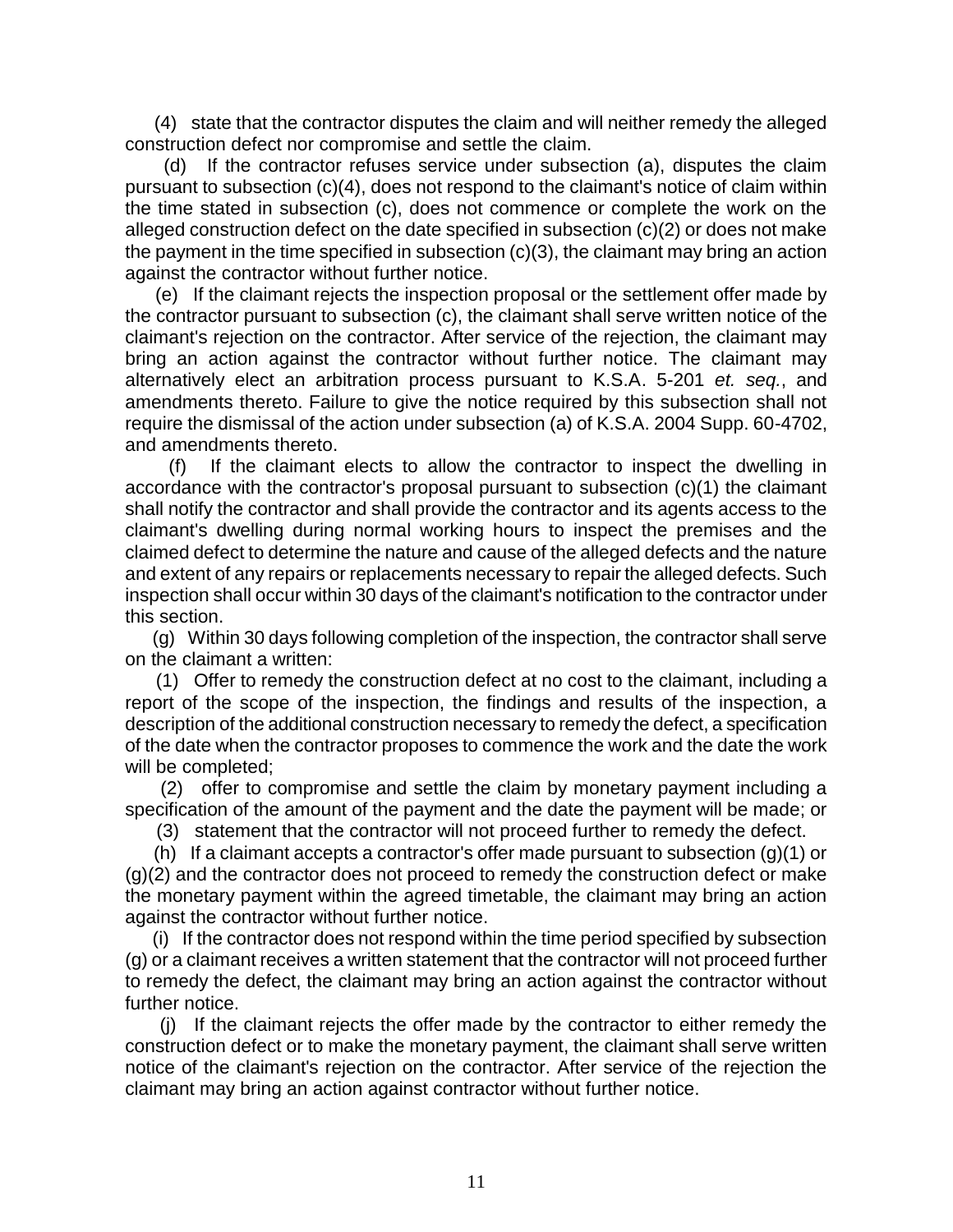(k) Any claimant accepting the offer of the contractor to remedy the construction defects shall do so by serving the contractor with a written notice of acceptance no later than 30 days after receipt of the offer.

(l) If a claimant accepts a contractor's offer to repair a defect described in a notice of claim, the claimant shall provide the contractor and its agents reasonable access to the claimant's dwelling during normal working hours to perform and complete the construction by the timetable stated in the offer.

(m) Absent good cause, the contractor's failure to respond in good faith to the claimant's notice of claim shall preclude the contractor from asserting that the claimant did not comply with the provisions of this act.

**History:** L. 2003, ch. 74, § 4; July 1.

**60-4705. Notice of construction defect to insurer.** (a) A contractor who receives a notice of a construction defect pursuant to this act, may present the notice to an insurer who issued a policy of insurance covering all or part of the conduct or business of the contractor or subcontractor.

(b) Such notice provided to an insurer:

(1) Constitutes the making of a claim under the policy; and

(2) requires the contractor, subcontractor and the insurer to perform any obligations or duties required by the policy upon the making of a claim.

**History:** L. 2003, ch. 74, § 5; July 1.

**60-4706. Notice to potential claimant of contractor's right to offer repair; form.** (a) Upon entering into a contract for construction or remodel of a dwelling, the contractor shall provide notice to the potential claimant of the contractor's right to offer to repair construction defects before a claimant may commence litigation against the contractor. Such notice shall be conspicuous and may be included as part of the underlying contract.

(b) Such notice shall be in substantially the following form:

**Kansas law contains important requirements you must follow before you may file a lawsuit for defective construction against the contractor who constructed your home. Ninety days before you file your lawsuit, you must deliver to the contractor a written notice of any construction conditions you allege are defective and provide your contractor the opportunity to make an offer to repair or pay for the defects. You are not obligated to accept any offer made by the contractor. There are strict deadlines and procedures under state law, and failure to follow them may affect your ability to file a lawsuit.** 

**History:** L. 2003, ch. 74, § 6; July 1.

**60-4707. Notice to purchaser of subcontractors.** Each contractor who constructs a new residential dwelling shall, within 30 days after the close of the sale, provide in writing to the initial purchaser of the residence:

(a) The name, license number if applicable, business address and telephone number of each subcontractor who performed any work related to the construction of the dwelling; and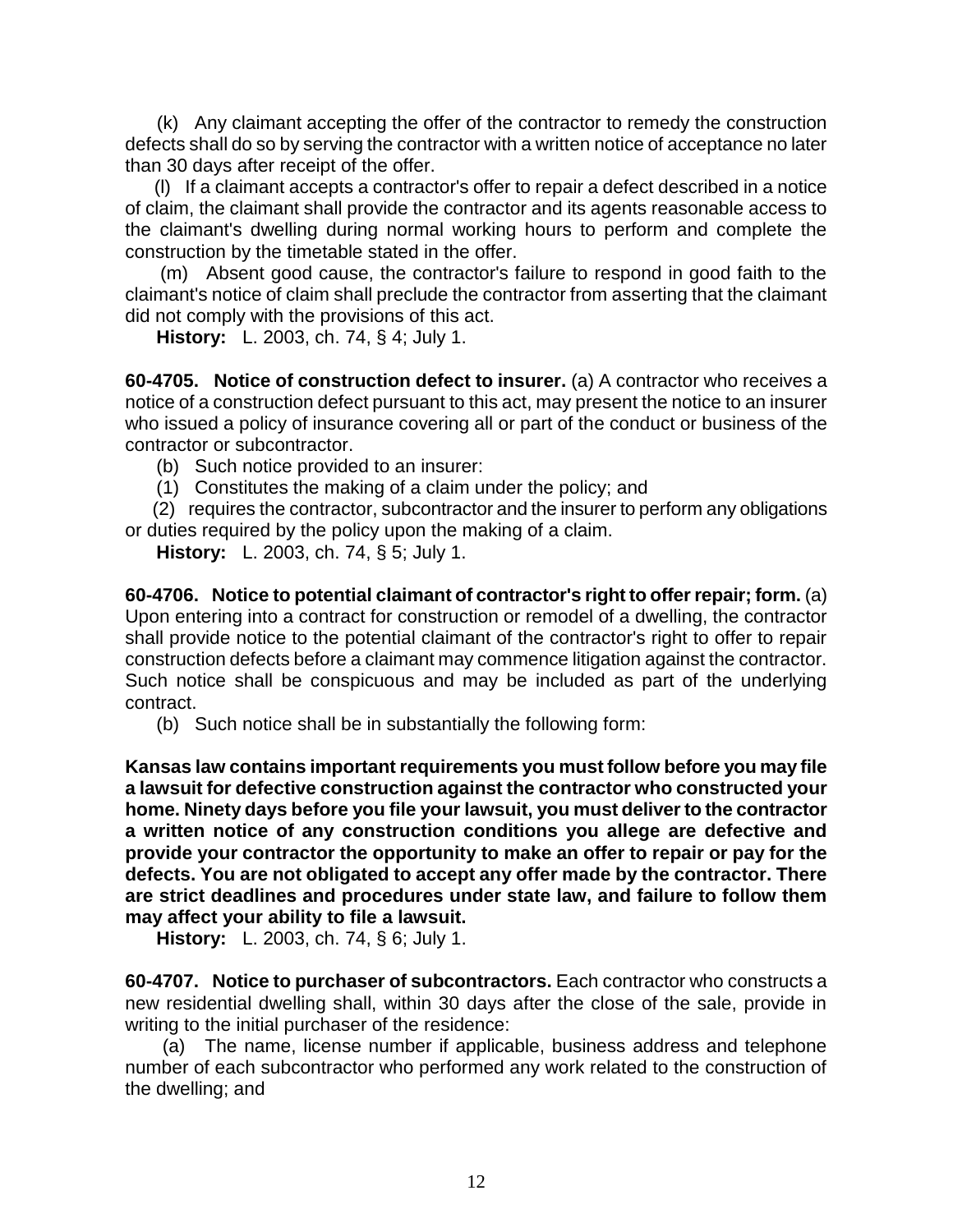(b) a brief description of the work performed by each subcontractor identified pursuant to this section.

**History:** L. 2003, ch. 74, § 7; July 1.

**60-4708. Association actions; property manager actions; unlawful acts.** (a) A person shall not provide or offer to provide anything of monetary value to a property manager of an association or to a member or officer of an executive board of an association to induce the property manager, member or officer to encourage or discourage the association to file a claim for damages arising from a construction defect.

(b) A property manager shall not accept anything of value given in exchange for encouraging or discouraging the association that such property manager manages to file a claim for damages arising from a construction defect.

(c) A member or officer of an executive board of an association shall not accept anything of value given in exchange for encouraging or discouraging the association of which such person is a member or officer of the executive board to file a claim for damages arising from a construction defect.

(d) A person who willfully violates this section shall be guilty of a class C nonperson misdemeanor.

**History:** L. 2003, ch. 74, § 8; July 1.

**60-4709. Association action for construction defects in common-interest community; majority vote.** (a) An association may bring an action to recover damages resulting from construction defects in any of the units, common elements or limited common elements of the common-interest community only:

(1) Upon a vote of the units' owners to which at least a majority of the votes of the members of the association are allocated; and

(2) upon a vote of the executive board of the association.

(b) An association or an attorney for an association shall not employ a person to perform destructive tests to determine any damage or injury to a unit, common element or limited common element caused by a construction defect unless:

(1) The person performing the tests is someone in the business of performing such tests and analysis;

(2) the person performing the tests has provided a written schedule for repairs;

(3) the person performing the tests is required to repair all damage resulting from such tests in accordance with state laws and local ordinances and codes relating thereto; and

(4) the association or the person so employed obtains all permits required to conduct such tests and to repair any damage resulting from such tests.

(c) An association may commence an action only upon a vote or written agreement of the owners of the units to which at least a majority of the votes of the members of the association are allocated. In such a case, the association shall provide written notice to the owner of each unit of the meeting at which the commencement of an action is to be considered or action is to be taken within 21 calendar days before the meeting.

(d) In the absence of a contractual provision to the contrary, the executive board of an association, without giving notice to the units' owner's, may employ a contractor and